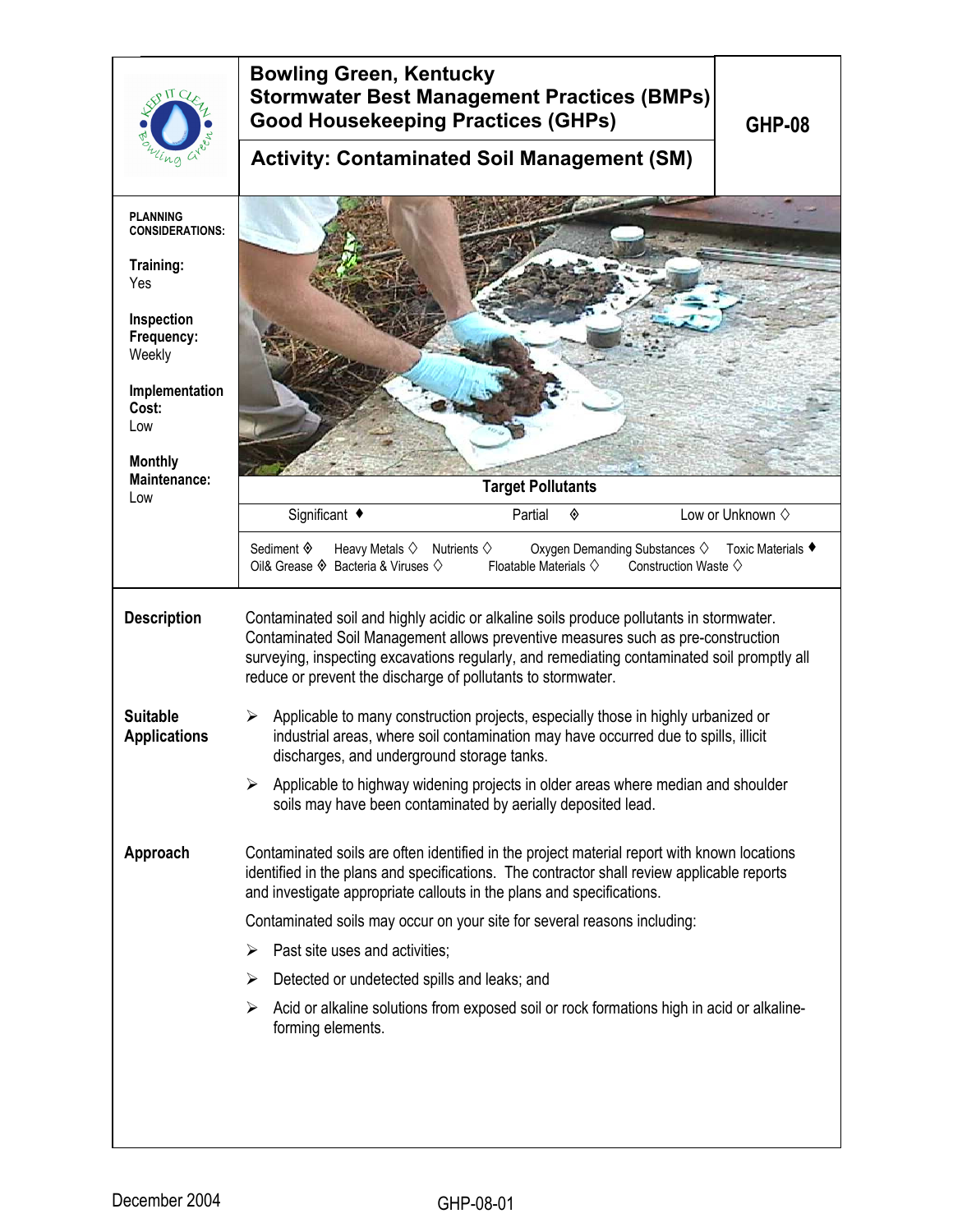| <b>Activity: Contaminated Soil Management</b> | <b>GHP-08</b>                                                                                                                                                                                                                                                                                                                            |                                                                                                                                                                                                                                                              |  |  |  |  |
|-----------------------------------------------|------------------------------------------------------------------------------------------------------------------------------------------------------------------------------------------------------------------------------------------------------------------------------------------------------------------------------------------|--------------------------------------------------------------------------------------------------------------------------------------------------------------------------------------------------------------------------------------------------------------|--|--|--|--|
| Approach<br>(cont'd)                          | Most developers conduct pre-construction environmental assessments as a matter of<br>routine. Recent court rulings holding <b>contractors liable for cleanup costs</b> when they<br>unknowingly move contaminated soil, highlight the need for contractors to confirm that a<br>site assessment is completed before earth moving begins. |                                                                                                                                                                                                                                                              |  |  |  |  |
|                                               |                                                                                                                                                                                                                                                                                                                                          | The following steps will help reduce stormwater pollution from contaminated soil:                                                                                                                                                                            |  |  |  |  |
|                                               | $\blacktriangleright$                                                                                                                                                                                                                                                                                                                    | Conduct thorough site planning including pre-construction geologic surveys.                                                                                                                                                                                  |  |  |  |  |
|                                               | $\blacktriangleright$                                                                                                                                                                                                                                                                                                                    | Look for contaminated soil as evidenced by discoloration, odors, differences in soil<br>properties, abandoned underground tanks or pipes, or buried debris.                                                                                                  |  |  |  |  |
|                                               | ≻                                                                                                                                                                                                                                                                                                                                        | Prevent leaks and spills to the maximum extent practicable. Contaminated soil can<br>be expensive to treat and/or dispose of properly. However, addressing the problem<br>before construction is much less expensive than after the structures are in place. |  |  |  |  |
|                                               | ➤                                                                                                                                                                                                                                                                                                                                        | For a quick reference on disposal alternatives for specific wastes, see the table<br>presented in the Employee/Subcontractor Training BMP fact sheet, Table GHP-14-1.                                                                                        |  |  |  |  |
|                                               | <b>Application of this BMP Fact Sheet</b>                                                                                                                                                                                                                                                                                                |                                                                                                                                                                                                                                                              |  |  |  |  |
|                                               | Excavation, transport, and disposal of contaminated material and hazardous material shall<br>be in accordance with the rules and regulations of the following agencies (the<br>specifications of these agencies shall supersede the procedures outlined in this BMP):                                                                    |                                                                                                                                                                                                                                                              |  |  |  |  |
|                                               | ≻                                                                                                                                                                                                                                                                                                                                        | United States Environmental Protection Agency (USEPA)                                                                                                                                                                                                        |  |  |  |  |
|                                               | ≻                                                                                                                                                                                                                                                                                                                                        |                                                                                                                                                                                                                                                              |  |  |  |  |
|                                               | ≻                                                                                                                                                                                                                                                                                                                                        | UST Branch, Kentucky Division of Waste Management (KDWM)                                                                                                                                                                                                     |  |  |  |  |
|                                               | ➤                                                                                                                                                                                                                                                                                                                                        | Kentucky Division of Occupation Safety and Health Administration (OSHA)                                                                                                                                                                                      |  |  |  |  |
|                                               | <b>Education</b>                                                                                                                                                                                                                                                                                                                         |                                                                                                                                                                                                                                                              |  |  |  |  |
|                                               | ➤                                                                                                                                                                                                                                                                                                                                        | Prior to performing any excavation work at the locations containing material classified<br>as hazardous, employees and subcontractors shall complete a safety-training<br>program.                                                                           |  |  |  |  |
|                                               |                                                                                                                                                                                                                                                                                                                                          | Educate employees and subcontractors on contaminated soil handling and disposal<br>procedures.                                                                                                                                                               |  |  |  |  |
|                                               | $\blacktriangleright$                                                                                                                                                                                                                                                                                                                    | Instruct employees and subcontractors in identification of contaminated soil.                                                                                                                                                                                |  |  |  |  |
|                                               | ➤                                                                                                                                                                                                                                                                                                                                        | Hold regular meetings to discuss and reinforce disposal procedures (incorporate into<br>regular safety meetings).                                                                                                                                            |  |  |  |  |
|                                               | ➤                                                                                                                                                                                                                                                                                                                                        | Provide additional training for field supervisors and inspectors, including hazardous<br>material safety training.                                                                                                                                           |  |  |  |  |
|                                               | <b>Handling Procedures for Material with Aerially Deposited Lead</b>                                                                                                                                                                                                                                                                     |                                                                                                                                                                                                                                                              |  |  |  |  |
|                                               | ≻                                                                                                                                                                                                                                                                                                                                        | Materials from areas designated as containing aerially deposited lead may, if allowed<br>by the contract special provisions, be excavated, transported, and used in the<br>construction of embankments and/or backfill.                                      |  |  |  |  |
|                                               | $\blacktriangleright$                                                                                                                                                                                                                                                                                                                    | Excavation, transportation, and placement operations shall result in no visible dust.                                                                                                                                                                        |  |  |  |  |
|                                               | ➤                                                                                                                                                                                                                                                                                                                                        | Use caution to prevent spillage of lead containing material during transport.                                                                                                                                                                                |  |  |  |  |
|                                               | $\blacktriangleright$                                                                                                                                                                                                                                                                                                                    | Monitor the air quality during excavation of soils contaminated with lead.                                                                                                                                                                                   |  |  |  |  |

┱

 $\overline{\phantom{a}}$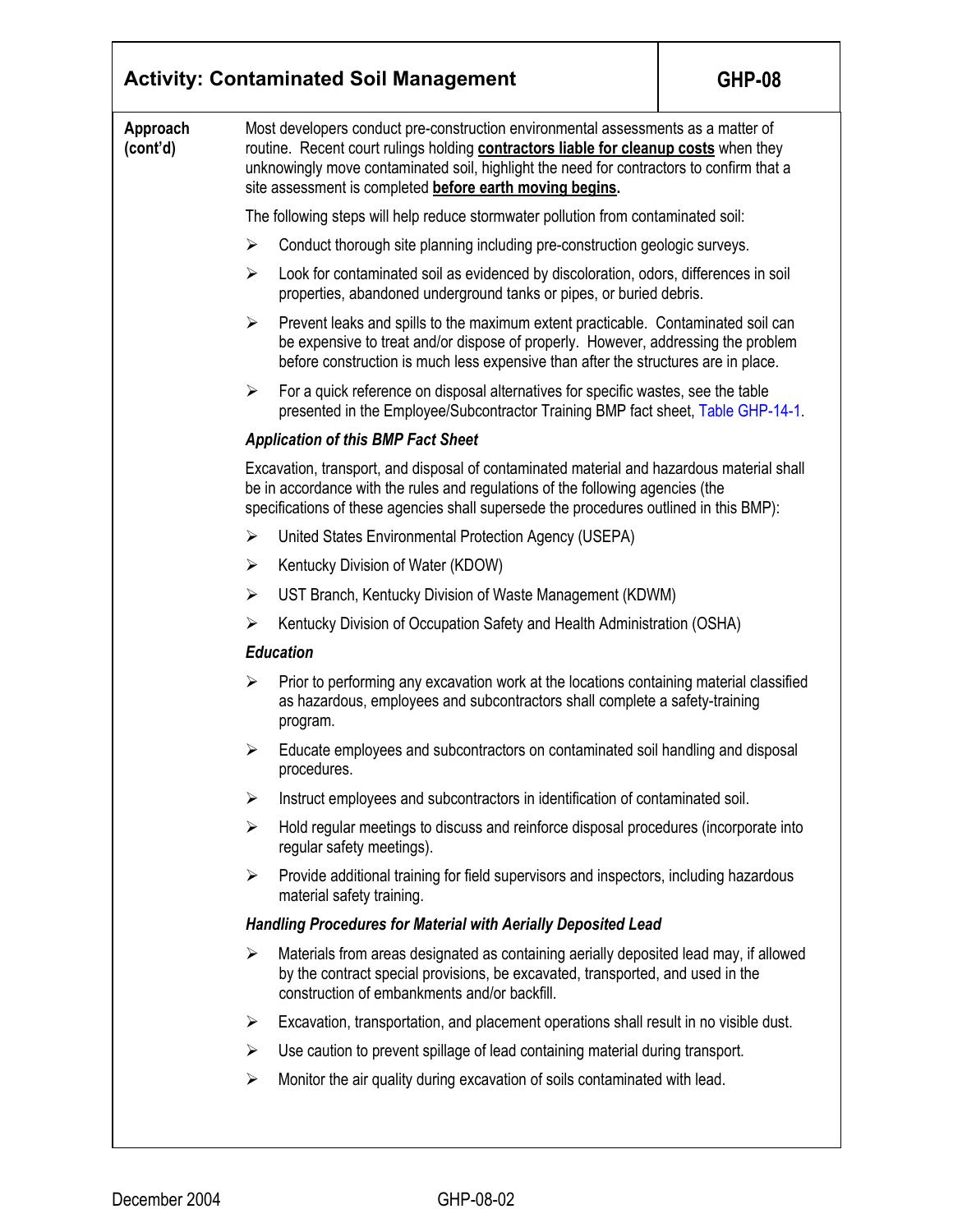| Approach<br>(cont'd) | <b>Handling Procedures for Contaminated Soils or Hazardous Materials</b>                                                                                                                                                                                                                             |  |  |  |  |  |
|----------------------|------------------------------------------------------------------------------------------------------------------------------------------------------------------------------------------------------------------------------------------------------------------------------------------------------|--|--|--|--|--|
|                      | Test suspected soils at a certified laboratory.<br>➤                                                                                                                                                                                                                                                 |  |  |  |  |  |
|                      | If the soil is contaminated, work with KDOW or environmental contractor to develop<br>$\blacktriangleright$<br>options for treatment and/or disposal.                                                                                                                                                |  |  |  |  |  |
|                      | Avoid temporary stockpiling of contaminated soils or hazardous material.<br>➤                                                                                                                                                                                                                        |  |  |  |  |  |
|                      | If temporary stockpiling is necessary:<br>$\blacktriangleright$                                                                                                                                                                                                                                      |  |  |  |  |  |
|                      | 1. Cover the stockpile with plastic sheeting or tarps.                                                                                                                                                                                                                                               |  |  |  |  |  |
|                      | 2. Install a berm around the stockpile to prevent runoff from leaving the area.                                                                                                                                                                                                                      |  |  |  |  |  |
|                      | Do not stockpile in or near storm drains or watercourses.<br>3.                                                                                                                                                                                                                                      |  |  |  |  |  |
|                      | 4. Implement stockpile controls as presented in GHP-04. Material Delivery, Storage,<br>and Use.                                                                                                                                                                                                      |  |  |  |  |  |
|                      | $\blacktriangleright$<br>Contaminated material and hazardous material on exteriors of transport vehicles shall<br>be removed and placed either into the current transport vehicle or the excavation prior<br>to the vehicle leaving the exclusion zone.                                              |  |  |  |  |  |
|                      | Monitor the air quality continuously during excavation operations at all locations<br>$\blacktriangleright$<br>containing hazardous material.                                                                                                                                                        |  |  |  |  |  |
|                      | Procure all permits and licenses, pay all charges and fees, and give all notices<br>➤<br>necessary and incident to the due and lawful prosecution of the work, including<br>registration for transporting vehicles carrying the contaminated material and the<br>hazardous material.                 |  |  |  |  |  |
|                      | $\blacktriangleright$<br>Collect water from decontamination procedures and dispose of at an appropriate<br>disposal site.                                                                                                                                                                            |  |  |  |  |  |
|                      | Collect non-reusable personal protective equipment (PPE), once used by any<br>$\blacktriangleright$<br>personnel, and dispose of at an appropriate disposal site.                                                                                                                                    |  |  |  |  |  |
|                      | Install temporary security fence to surround and secure the exclusion zone. Remove<br>➤<br>fencing when no longer needed.                                                                                                                                                                            |  |  |  |  |  |
|                      | <b>Procedures for Underground Storage Tank Removals</b>                                                                                                                                                                                                                                              |  |  |  |  |  |
|                      | Prior to commencing tank removal operations, obtain the required underground<br>➤<br>storage tank removal permits and approval from UST Branch, Kentucky Division of<br>Waste Management, which has jurisdiction over such work.                                                                     |  |  |  |  |  |
|                      | Arrange to have tested, as directed by the design professional, any liquid or sludge<br>➤<br>found in the underground tank prior to its removal to determine if it contains<br>hazardous material.                                                                                                   |  |  |  |  |  |
|                      | Following the tank removal, take soil samples beneath the excavated tank and<br>➤<br>perform analysis as required by UST Branch, Kentucky Division of Waste<br>Management and the local agency representative(s).                                                                                    |  |  |  |  |  |
|                      | The underground storage tank, any liquid and/or sludge found within the tank, and all<br>➤<br>contaminated material and hazardous material removed during the tank removal shall<br>be transported to disposal facilities permitted to accept such material by a licensed<br>hazardous waste hauler. |  |  |  |  |  |